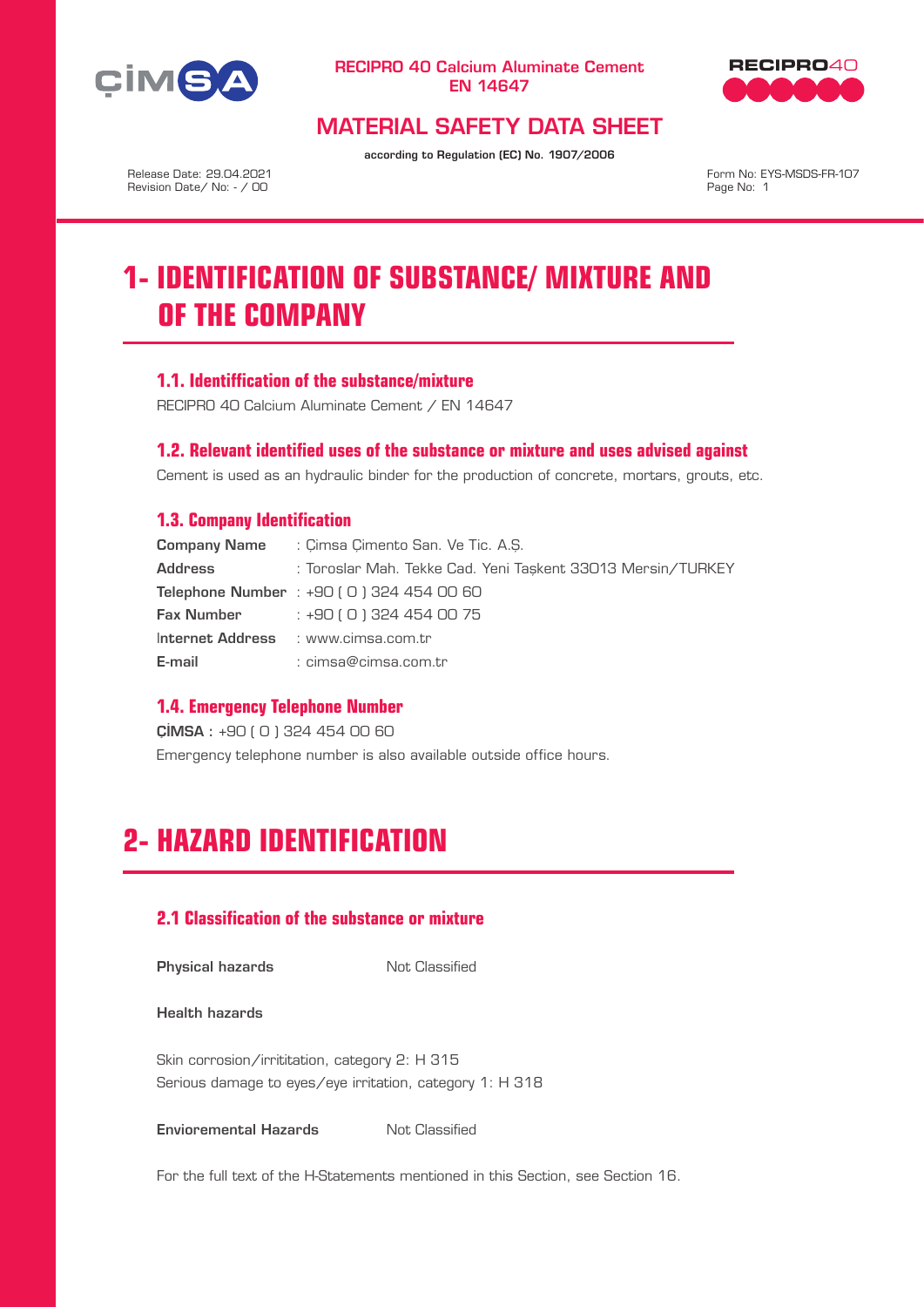



### MATERIAL SAFETY DATA SHEET

according to Regulation (EC) No. 1907/2006

Release Date: 29.04.2021 Revision Date/ No: - / 00

Form No: EYS-MSDS-FR-107 Page No: 2

#### **2.2 Label Elements**

Pictogram



Signal Word: Danger

#### Hazard Statements

H 315 (Causes skin irritation)

H 318 (Causes serious eye damage)

#### Precautionary Statements

#### Prevention

P 264: Wash contact areas thoroughly after handling.

P 280: Wear protective gloves/protective clothing/eye protection/face protection.

#### Response

P302+P352: If on skin: Wash with plenty of water P321: Specific treatment (see first aid measures) P 332+P313: If skin irritation occurs: Get medical advice/attention.

P362+364: Take off contaminated clothing. And wash it before reuse.

P305+P351+P338: If in eyes: Rinse cautiously with water for several minutes. Remove contact lenses,

if present and easy to do. Continue rinsing.

P310: Call a POISON CENTER / doctor - If you feel unwell

#### **Storage**

There is no Precautionary Statement.

#### **2.3 Others hazards**

Calcium Aluminate Cement does not contain any soluble chromium VI. The chromium content (VI) controlled in accordance with the standard EN 196-10 (below 2 ppm). Chrome reducing agents are not used.

When Calcium Aluminate Cement mixed with water, Calcium aluminates react chemically and harden. The reaction takes place is exothermic which results a temperature rise. If large quantities of cement is mixed with water, the temperature may increase enough to cause a risk of burns.

When Calcium Aluminate Cement contacts with water, an alkaline solution occurs with a pH of 11-11,5. Inspite of the pH level, the alkaline reserve is limited.

Does not contain free crystalline silica.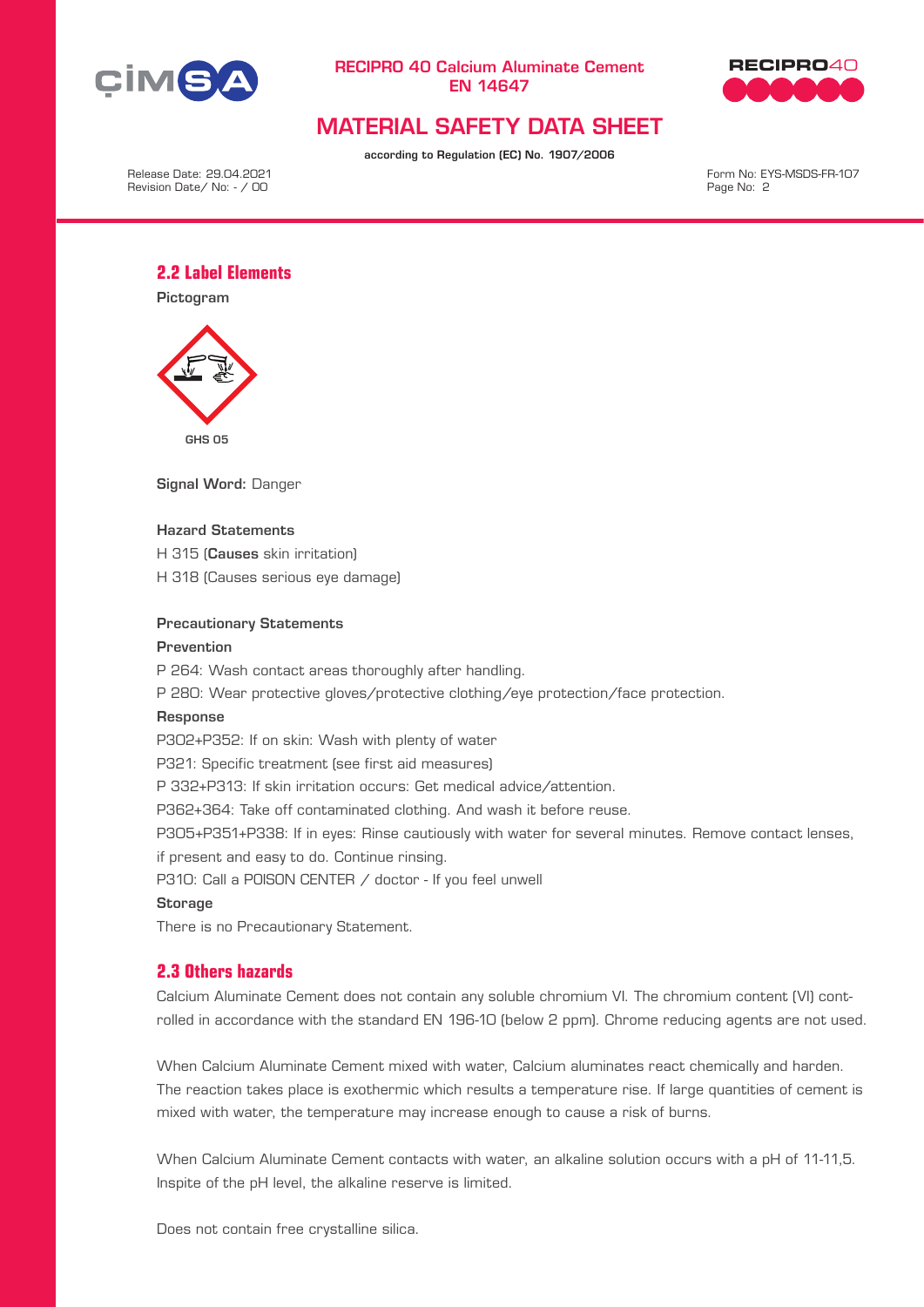



### MATERIAL SAFETY DATA SHEET

according to Regulation (EC) No. 1907/2006

Release Date: 29.04.2021 Revision Date/ No: - / 00

Form No: EYS-MSDS-FR-107 Page No: 3

# **3- COMPOSITION/INFORMATION ON INGREDIENTS**

**3.1. Substances: Cement, Alumina.** 

**3.2. Mixtures:** Cement according to the EN 14647.

Substances which present a health or environmental hazard:

| Substance                      | CAS No     | EC No     | Concentration [%] | Hazard Class                                                | Hazard<br>statements |
|--------------------------------|------------|-----------|-------------------|-------------------------------------------------------------|----------------------|
| Calcium<br>Aluminate<br>Cement | 65997-16-2 | 266-045-5 | 100               | *Skin corr./irr. cat.2<br>*Serious damage eye<br>irr. cat 1 | H 315<br>H 318       |

# **4- FIRST AID MEASURES**

#### **4.1 Description of first aid measures**

#### General notes

No personal protective equipment is needed for first aid responders. First aid workers should avoid contact with wet cement or wet cement containing mixtures.

#### After significant accidental inhalation

Move person to fresh air. Dust in throat and nasal passages should clear spontaneously. Contact a physician if irritation persists or later develops or if discomfort, coughing or other symptoms persist.

#### After contact with eyes

Don't rub eye as additional cornea damage is possible as a result of mechanical stress. Remove any contact lenses and open the eyelid(s) widely to flush eye(s) immediately by thoroughly rinsing with plenty of clean water for at least 20 minutes to remove all particles. Contact a specialist of occupational medicine or an eye specialist.

#### After skin contact

For dry cement, remove and rinse abundantly with water. For wet cement, wash skin with water.

Remove contaminated clothing, footwear, watches, etc. and clean thoroughly before re-using them. Seek medical treatment in all cases of irritation or burns.

#### After significant accidental ingestion

Do not induce vomitting. If person is conscious, wash out mouth with water and give plenty of water to drink. Get immediate medical attention or contact the anti poison center.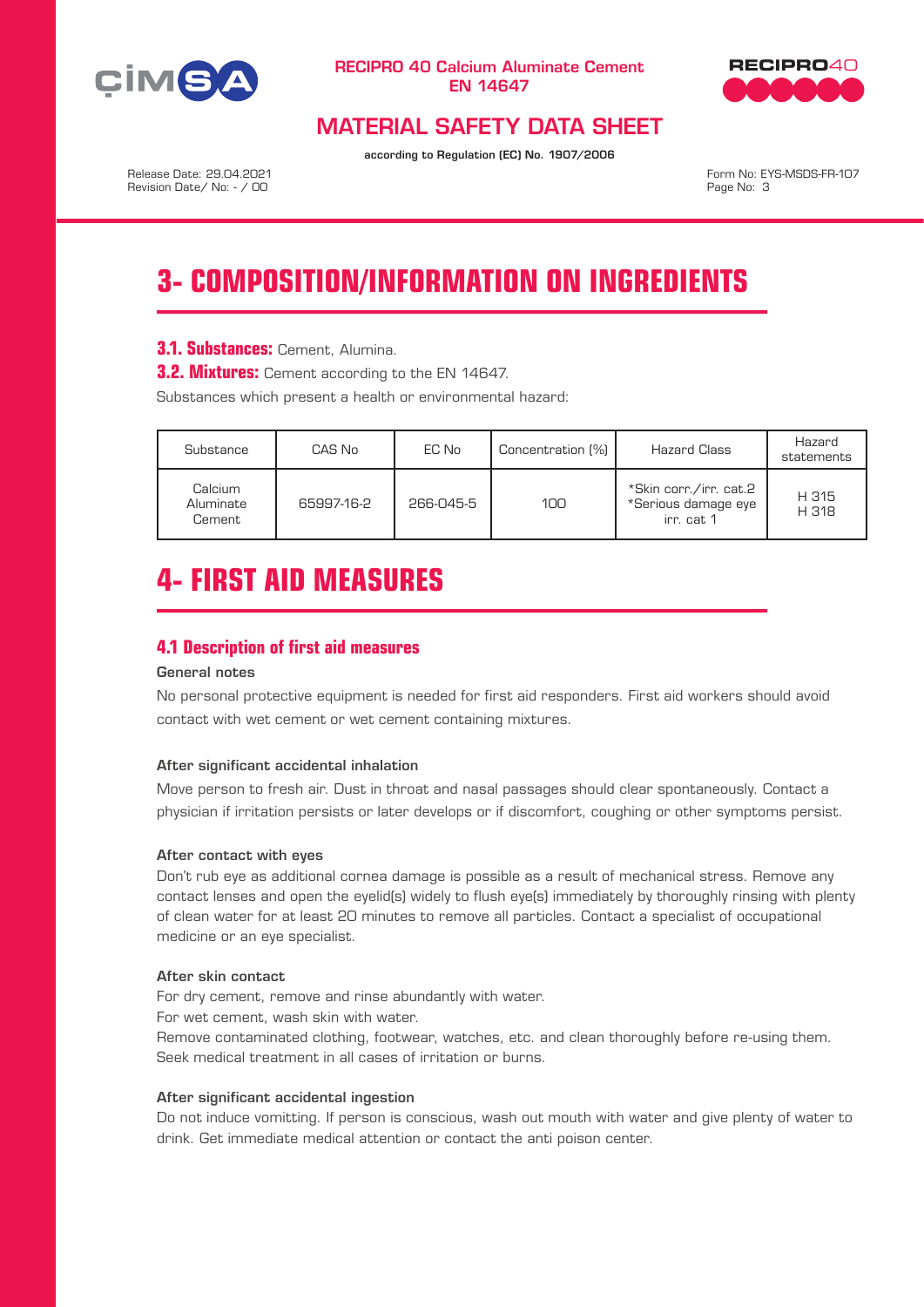



### MATERIAL SAFETY DATA SHEET

according to Regulation (EC) No. 1907/2006

Release Date: 29.04.2021 Revision Date/ No: - / 00

Form No: EYS-MSDS-FR-107 Page No: 4

#### **4.2. Most important symptoms and effects, both acute and delayed**

Eyes : Eye contact with cement (dry or wet) may cause serious and potentially irreversible injuries.

Skin : Cement may have an irritating effect on moist skin (due to sweat or humidity) after prolonged contact or may cause contact dermatitis after repeated contact.

Prolonged skin contact with wet cement or wet concrete may cause serious burns because they develop without pain being felt (for example when kneeling in wet concrete even when wearing trousers). For more details see Reference (1).

Inhalation : Repeated inhalation of dust of cements over a long period of time increases the risk of developing lung diseases.

Environment : Under normal use, cement is not hazardous to the environment.

**4.3. Indication of any immediate medical attention and special treatment needed** When contacting a physician, take this SDS with you.

# **5- FIREFIGHTING MEASURES**

Calcium Aluminate cement is not a flammable and explosive mixture.

#### **5.1 Extinguishing media**

All fire fighting methods are suitable.

#### **5.2 Special hazards arising from the substance or mixture**

Cements are non-combustible and non-explosive and will not facilitate nor support combustion of other materials.

#### **5.3 Advise for fire-fighters**

Cement poses no fire-related hazards. No need for specialist protective equipment for fire fighters. All equipment used for fire fighting is valid.

# **6- ACCIDENTAL RELEASE MEASURES**

#### **6.1 Personal precautions, protective equipment and emergency procedures**

6.1.1 For non-emergency personnel

Wear protective equipment as described under heading 8 and follow the advice for safe handling and use given under heading 7.

#### 6.1.2 For emergency responders

Emergency procedures are not required. However, respiratory protection is needed in situations with high dust levels.

#### **6.2 Environment precautions**

Do not wash cement down sewage and drainage systems or into bodies of water (e.g. streams).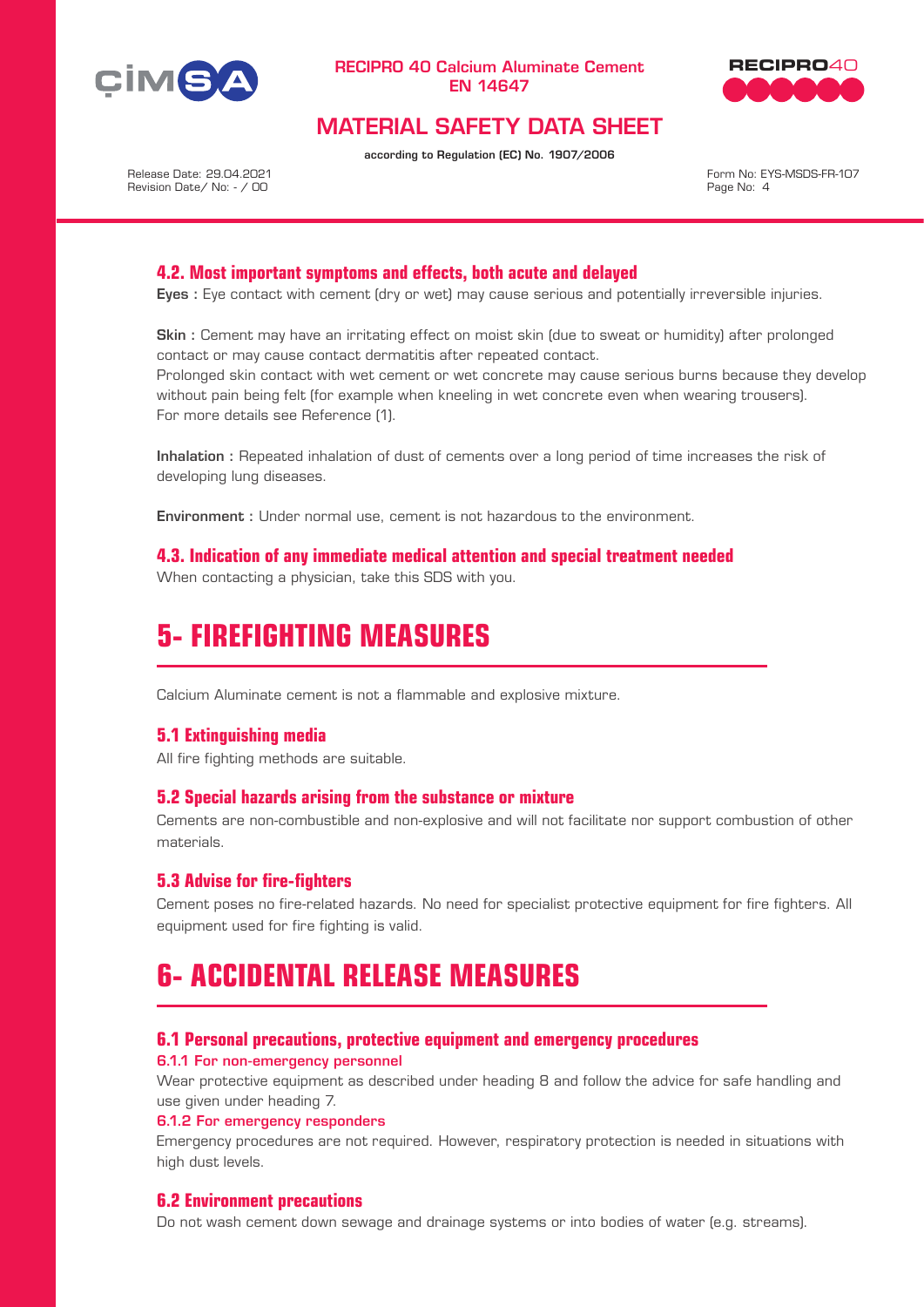



### MATERIAL SAFETY DATA SHEET

according to Regulation (EC) No. 1907/2006

Release Date: 29.04.2021 Revision Date/ No: - / 00 Form No: EYS-MSDS-FR-107 Page No: 5

#### **6.3 Methods and material for containment and cleaning up**

Recover the spillage in a dry state if possible.

Dry cement:

Use dry cleanup methods that do not cause airborne dispersion, e.g. :

- Vacuum cleaner (Industrial portable units, equipped with high efficiency particulate filters (HEPA fitler) or equivalent technique).
- Wipe-up the dust by mopping, wet brushing or by using water sprays or hoses (fine mist to avoid that the dust becomes airborn) and remove slurry.

If not possible, remove by slurrying with water (see wet cement).

When wet cleaning or vacuum cleaning is not possible and only dry cleaning with brushes can be done, ensure that the workers wear the appropriate personal protective equipment and prevent dust from spreading.

Avoid inhalation of cement and contact with skin. Place spilled materials into a container. Solidify before disposal as described under heading 13.

Wet cement:

Clean up wet cement and place in a container. Allow material to dry and solidify before disposal as described in heading 13.

#### **6.4. Reference to other sections**

See sections 8 and 13 for more details.

# **7- HANDLING AND STORAGE**

Do not handle or store near food and beverages or smoking materials.

#### **7.1 Precautions for safe handling**

Follow the recommendations as given under heading 8. Avoid dust development:

- For (bagged) cement used in open-ended mixers: first add the water and then carefully add cement. Keep the height of fall low. Start the mixing smoothly. Do not compress empty bags, except when contained in another clean bag.
- To clean up dry cement See heading 6.3

Carrying cement bags may cause sprains and strains to the back, arms, shoulders and legs. Handle with care and use appropriate control measures.

#### **7.2 Conditions for safe storage**

Bulk cement should be stored in silos that are waterproof, dry (internal condensation minimised), clean and protected from contamination.

To prevent burial or suffocation, do not enter a confined space, such as a silo, bin, bulk truck, or other storage container or vessel that stores or contains cement without taking the proper security measures. Cement can build-up or adhere to the walls of a confined space. The cement can release, collapse or fall unexpectedly.

Packed products should be stored in unopened bags clear of the ground in cool, dry conditions and protected from excessive draught in order to avoid degradation of quality. Bags should be stacked in a stable manner.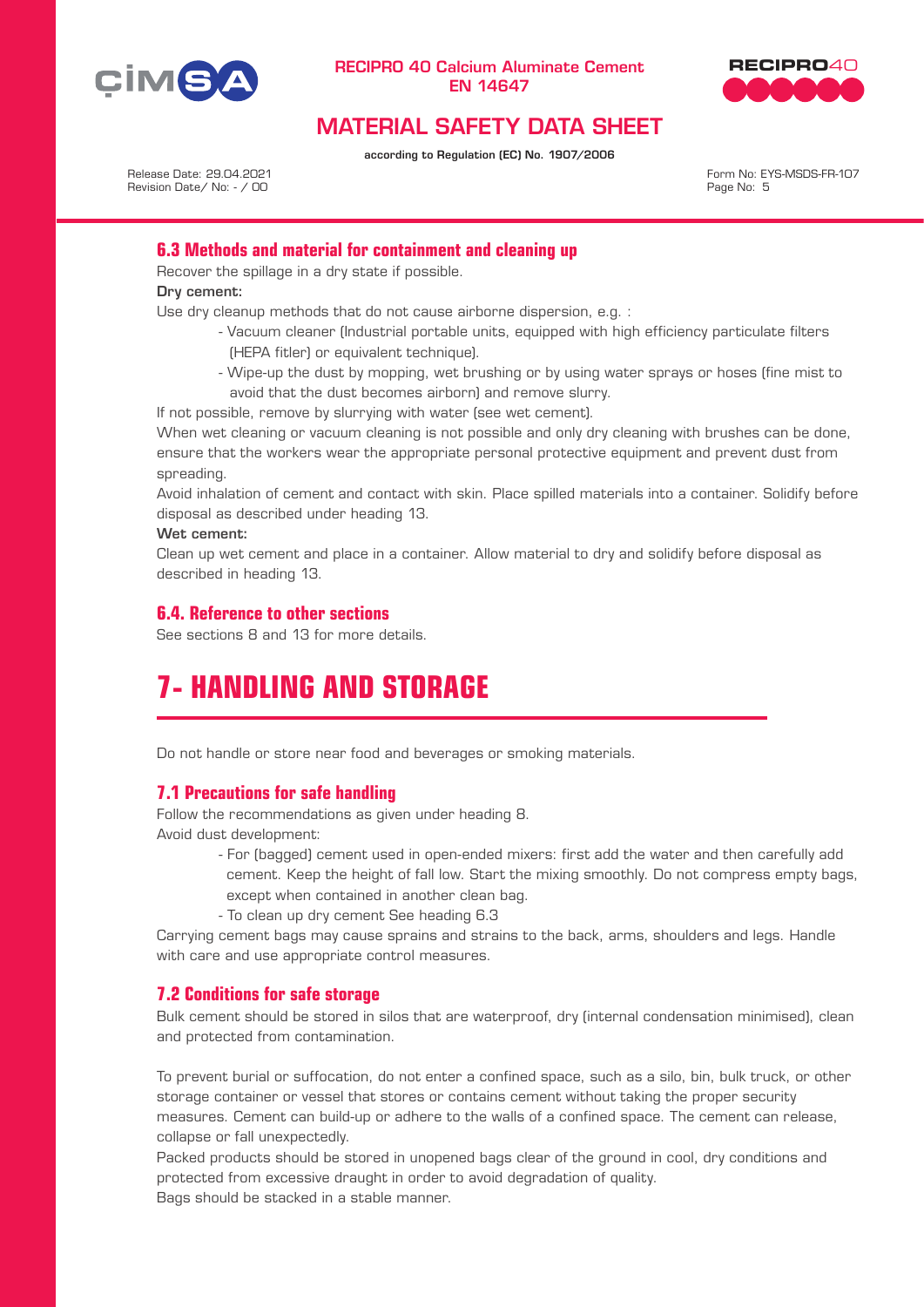



### MATERIAL SAFETY DATA SHEET

according to Regulation (EC) No. 1907/2006

Release Date: 29.04.2021 Revision Date/ No: - / 00

Form No: EYS-MSDS-FR-107 Page No: 6

### **7.3 Specific end use(s)**

Calcium Aluminate Cement does not contain any soluble chromium VI. Chrome reducing agents are not used.

# **8- EXPOSURE CONTROLS/PERSONAL PROTECTION**

#### **8.1 Control parameters**

Use local exhaust or general dilution ventilation or other suppression methods to maintain dust levels below exposure limits.

#### **8.2 Exposure Controls**

#### 8.2.1 Appropriate engineering controls

Measures to reduce generation of dust and to avoid dust propagating in the environment such as dedusting, exhaust ventilation and dry clean-up methods which do not cause airborne dispersion.

#### 8.2.2 Occupational exposure controls

General: During work avoid kneeling in fresh mortar or concrete wherever possible. If kneeling is absolutely necessary then appropriate waterproof personal protective equipment must be worn. Do not eat, drink or smoke when working with cement to avoid contact with skin or mouth. Immediately after working with cement or cement- containing materials, workers should wash or shower or use skin moisturisers. Remove contaminated clothing, footwear, watches, etc. And clean thoroughly before re-using them.

Respiratory Protection: When a person is exposed to dust levels above exposure limits, use appropriate respiratory protection. It should be adapted to the dust level and conform to the relevant EN standart. Avoid creating airbone dust conditons. Local exhaust ventillation is preferred since it prevents release of contaminants in to the work area by controlling it at the source. If local or general ventillation is not adequate to control dust levels below exposure limits, use OES approved respirators.



Eye Protection: Wear approved glasses or safety goggles according to EN 166 when handling dry or wet cement to prevent contact with eyes.



Skin Protection: Use impervious, abrasion and alkali resistant gloves ( made of low soluble Cr(VI) containing material) internally lined with cotton, boots, closed long- sleeved protective clothing as well as skin care products (including barrier creams) to protect the skin from prolonged contact with wet cement. Particular care should be taken to ensure that wet cement does not enter the boots.

In some circumstances, such as when laying concrete or screed, waterproof trousers or kneepads are necessary.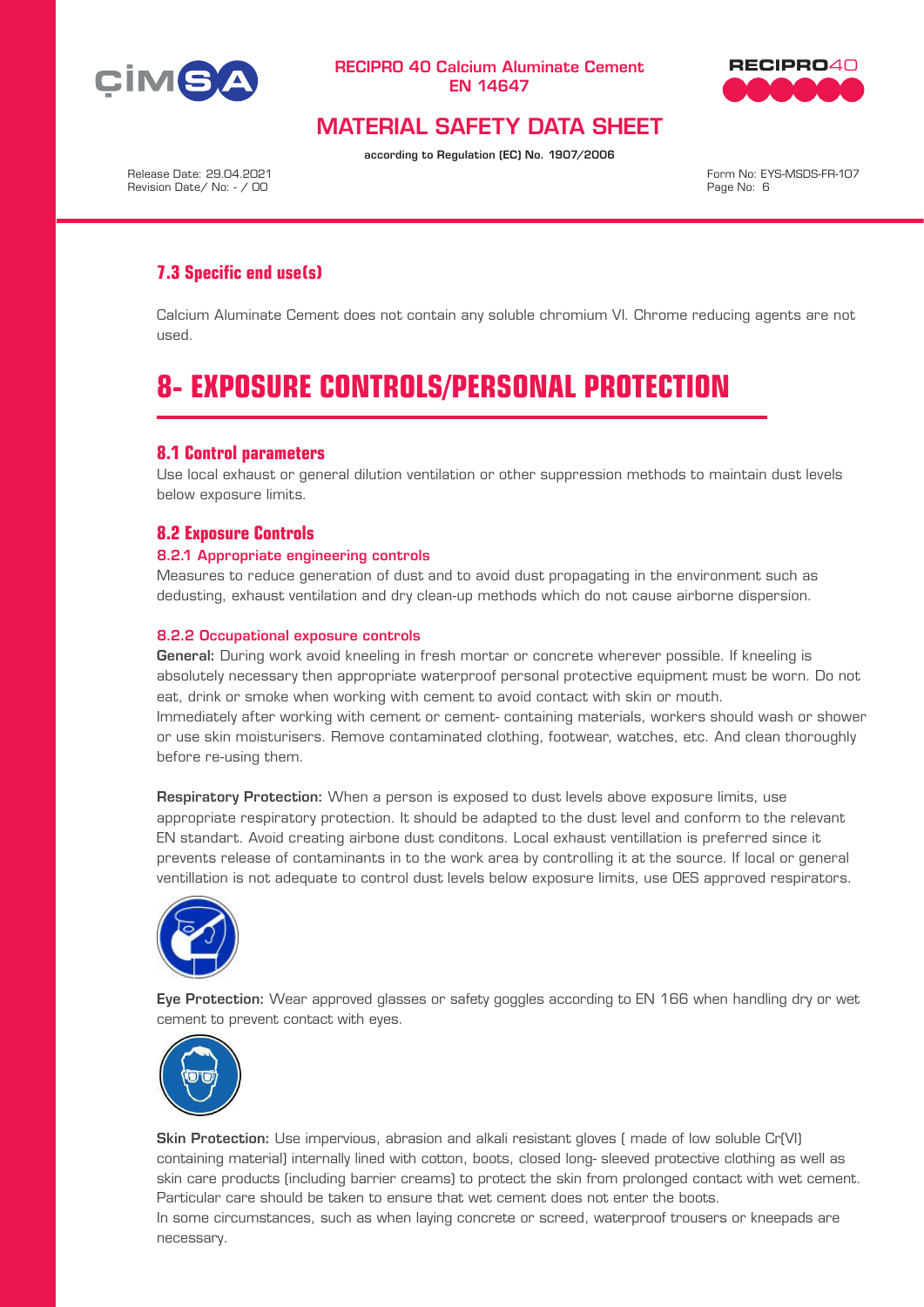



### MATERIAL SAFETY DATA SHEET

according to Regulation (EC) No. 1907/2006

Release Date: 29.04.2021 Revision Date/ No: - / 00

Form No: EYS-MSDS-FR-107 Page No: 7



Thermal hazards Not applicable.

#### **8.2.3 Enviromental exposure controls**

Air : Environmental exposure control for the emission of cement particles into air has to be in accordance with the available technology and regulations for the emission of general dust particles.

Water : Do not wash cement into sewage systems or into bodies of water, to avoid high pH. Above pH 9 negative ecotoxicological impacts are possible.

Soil and terrestrial environment : No special emission control measures are necessary for the exposure to the terrestrial environment.

# **9- PHYSICAL AND CHEMICAL PROPERTIES**

#### **9.1 Information on Basic Physical and Chemical Properties**

(a) Appearance: Dry cement is a finely ground solid inorganic dark brown dust.

- (b) Odour: Odourless
- (c) Odour threshold: Odourless
- (d) pH:  $(T = 20 °C)$  in water, water-solid ratio 1:2): 10 12
- (e) Melting point:  $> 1100$  °C

(f) Initial boiling point and boiling range: Not applicable

- (g) Flash point: Not applicable as is not a liquid
- (h) Evaporation rate: Not applicable as is not a liquid
- (i) Flammability (solid, gas): Not applicable
- (j) Upper/lower flammability or explosive limits: Not applicable as is not a flammable gas
- (k) Vapour pressure: Not applicable.
- (l) Vapour density: Not applicable.

(m) Relative density: 3,20-3,30; Apparent density: 1,0 - 1,3 g/cm

- (n) Solubility(ies) in water  $(T = 20 °C)$ : slight  $(0.1-1.5 g/l)$
- (o) Partition coefficient: n-octanol/water: Not applicable as is inorganic mixture
- (p) Auto-ignition temperature: Not applicable
- (q) Decomposition temperature: Not applicable as no organic peroxide present
- (r) Viscosity: Not applicable as not a liquid

(s) Explosive properties: Not applicable. Not explosive or pyrotechnic. Not capable of a self-sustaining exothermic chemical reaction.

(t) Oxidising properties: Not applicable as does not cause or contribute to the combustion of other materials

#### **9.2. Other information**

Not applicable.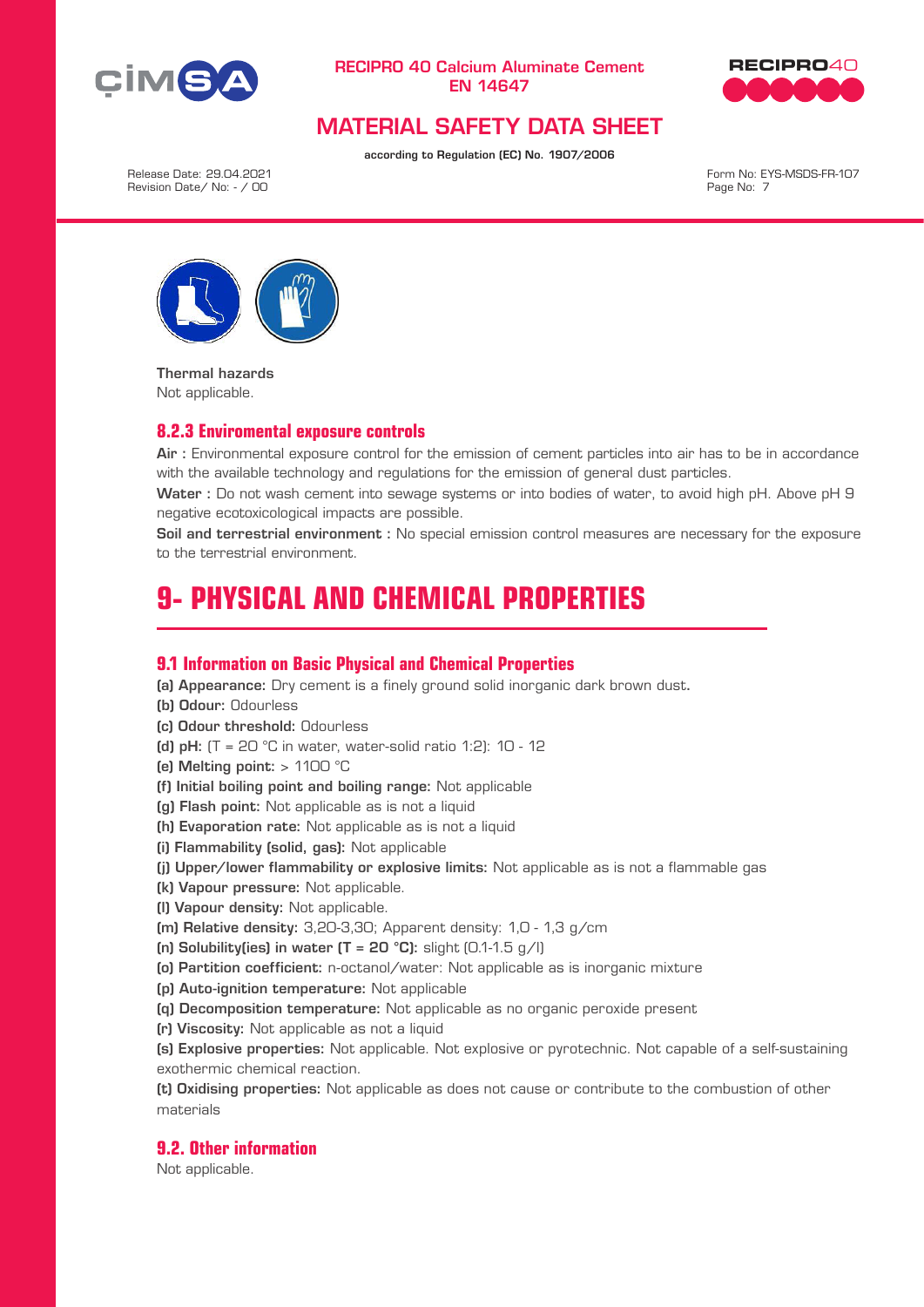



### MATERIAL SAFETY DATA SHEET

according to Regulation (EC) No. 1907/2006

Release Date: 29.04.2021 Revision Date/ No: - / 00

Form No: EYS-MSDS-FR-107 Page No: 8

# **10- STABILITY AND REACTIVITY**

#### **10.1 Reactivity**

When mixed with water, cements will harden into a stable mass that is not reactive in normal environments.

#### **10.2 Chemical stability**

Dry Calcium Aluminate Cements are stable as long as they are stored properly (see Heading 7). When mixed with water, cements will harden into form a stable calcium aluminate hydrates. This reaction is exothermal and may last up to 24 hours.

#### **10.3 Possibility of hazardous reactions**

Cements dont cause hazardous reactions.

#### **10.4 Conditions to avoid**

Humidity during storage may cause lump formation and loss of producty quality.

#### **10.5 Incompatible materials**

Uncontrolled use of aluminium powder in wet cement should be avoided as hydrogen is produced.

#### **10.6 Hazardous decomposition products**

Cements will not decompose into other hazardous products and do not polymerise.

# **11- TOXICOLOGICAL INFORMATION**

#### **11.1 Information on toxicological effects**

a) Acute Toxicity: Not applicable.

b) Skin corrosion / irritation: Dry cement in contact with wet skin or exposure to moist or wet cement may cause thickening, cracking or fissuring of the skin. Prolonged contact in combination with abrasion can cause severe burns.

c) Eye Damage/ irritation: Direct contact with cement may cause corneal damage by mechanical stress, immediate or delayed irritation or inflammation. Direct contact by larger amounts of dry cement or splashes of wet cement may cause effects ranging from moderate eye irritation (e.g. conjunctivitis or blepharitis) to chemical burns and blindness.

d) Respiratory / skin sensitisation: Cement may irritate the throat and respiratory tract. Coughing, sneezing, and shortness of breath may ocur following exposures in excess of occupational exposure limits.

Chronic exposure to respirable dust in excess of occupational exposure limits may cause coughing, shortness of breath and may cause chronic obstructive lung disease (COPD).

Some individuals may exhibit eczema upon exposure to wet cement, caused either by the high pH which induces irritant contact dermatitis, or by an immunological reaction to soluble Cr (VI) which elicits allergic contact dermatitis [Reference (4)]. The response may appear in a variety of forms ranging from a mild rash to severe dermatitis and is a combination of those two mechanisms. An exact diagnosis is often difficult to assess.

Swallowing large quantities may cause irritation to the gastrointestinal tract.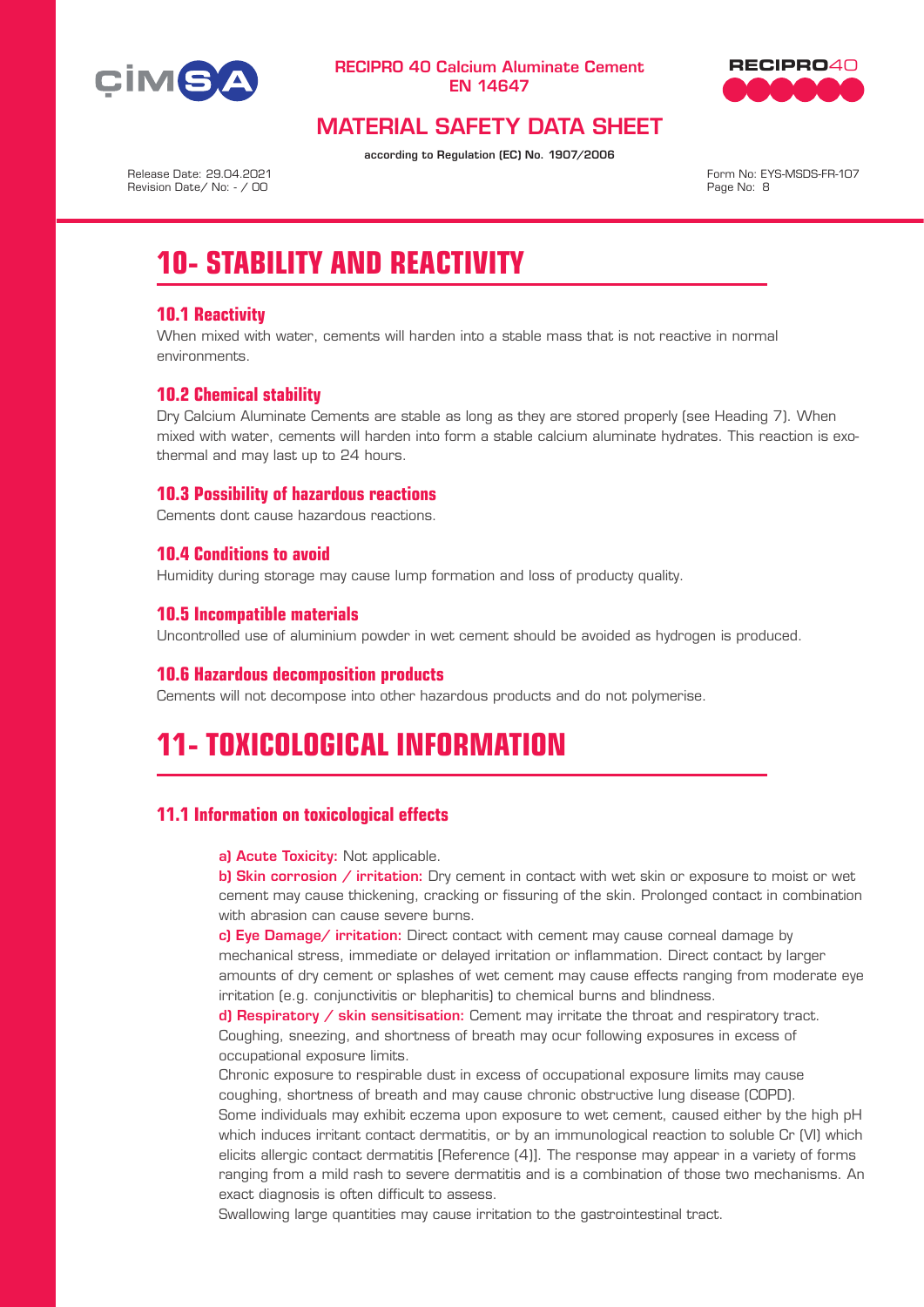

# **RECIPRO**40

### MATERIAL SAFETY DATA SHEET

according to Regulation (EC) No. 1907/2006

Release Date: 29.04.2021 Revision Date/ No: - / 00 Form No: EYS-MSDS-FR-107 Page No: 9

- e) Mutagenicity: Not applicable.
- f) Carcinogenicity: Not applicable.
- g) Toxic for reproduction: Not applicable.
- h) Specific target organ toxicity (single exposure): Not applicable.
- i) Specific target organ toxicity (repeated exposure): Not applicable.
- il Aspiration hazard: Not applicable.

### **12- ECOLOGICAL INFORMATION**

#### **12.1 Toxicity**

The product is not expected to be hazardous to the environment (LC50 aquatic toxicity not determined). The addition of large amounts of cement to water may, however, cause a rise in pH and may, therefore, be toxic to aquatic life under certain circumstances.

#### **12.2 Persistence and degradability**

Not applicable.After hardening, cement presents no toxicity risks.

#### **12.3 Bioaccumulative potential**

Not applicable.After hardening, cement presents no toxicity risks.

#### **12.4 Mobility in soil**

Not applicable. After hardening, cement presents no toxicity risks.

#### **12.5 Results of PBT and vPvB assessment**

Not applicable as cement is an inorganic material. After hardening, cement presents no toxicity risks.

#### **12.6 Other adverse effects**

Not applicable.

# **13- DISPOSAL CONSIDERATIONS**

#### **13.1 Waste treatment methods**

Do not dispose of into sewage systems or surface waters.

#### Product-Cement that has exceeded its shelf life

EWC entry: 10 13 99 (wastes not otherwise specified) (and when demonstrated that it contains more than 0.0002% soluble Cr(VI)): Shall not be used/

sold other than for use in controlled closed and totally automated processes or should be recycled or disposed of according to local legislation or treated again with a reducing agent.

#### Product-unused residue or dry spillage

EWC entry: 10 13 06 (Other particulates and dust)

Pick up dry. Mark the containers. Possibly reuse depending upon shelf life considerations and the requirement to avoid dust exposure. In case of disposal, harden with water and dispose according to "Product-after addition of water, hardened" .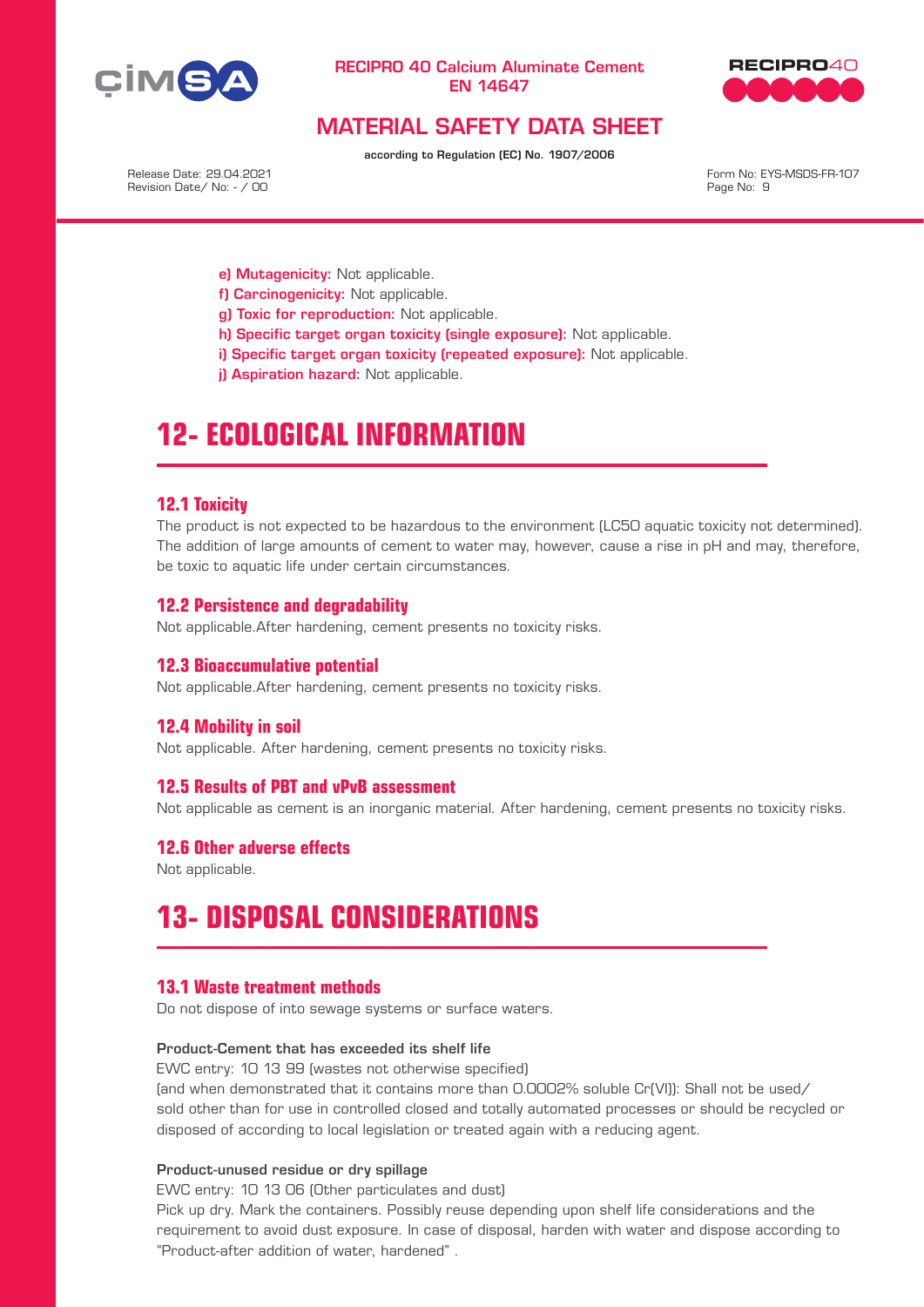



### MATERIAL SAFETY DATA SHEET

according to Regulation (EC) No. 1907/2006

Release Date: 29.04.2021 Revision Date/ No: - / 00 Form No: EYS-MSDS-FR-107 Page No: 10

#### Product-slurries

Allow to harden, avoid entry in sewage and drainage systems or into bodies of water (e.g. streams) and dispose of as indicated in "Product-after addition of water, hardened" .

#### Product-after addition of water, hardened

Dispose of according to the local legislation. Avoid entry into the sewage water system. Dispose of the hardened product as concrete waste. Due to the inertisation, concrete waste is not a dangerous waste. EWC entries: 10 13 14 (waste from manufacturing of cement- waste concrete or concrete sludge) or 17 01 01 (construction and demolition wastes-concrete).

#### Packaging

Completely empty the packaging and process it according to local legislation. EWC entries: 15 01 01(waste paper and cardboard packaging).

### **14- TRANSPORT INFORMATION**

Cement is not covered by the international regulation on the transport of dangerous goods (IMDG, IATA, ADR/RID), therefore no classification is required.

No special precautions are needed apart from those mentioned under Heading 8.

#### **14.1. UN number**

Not relevant

#### **14.2. UN proper shipping name**

Not relevant

#### **14.3. Transport hazard class(es)**

Not relevant

#### **14.4. Packing group**

Not relevant

#### **14.5. Environmental hazards**

Not relevant

#### **14.6. Special precautions for user**

Not relevant

#### **14.7. Transport in bulk according to Annex II of MARPOL73/78 and the IBC Code**

Not relevant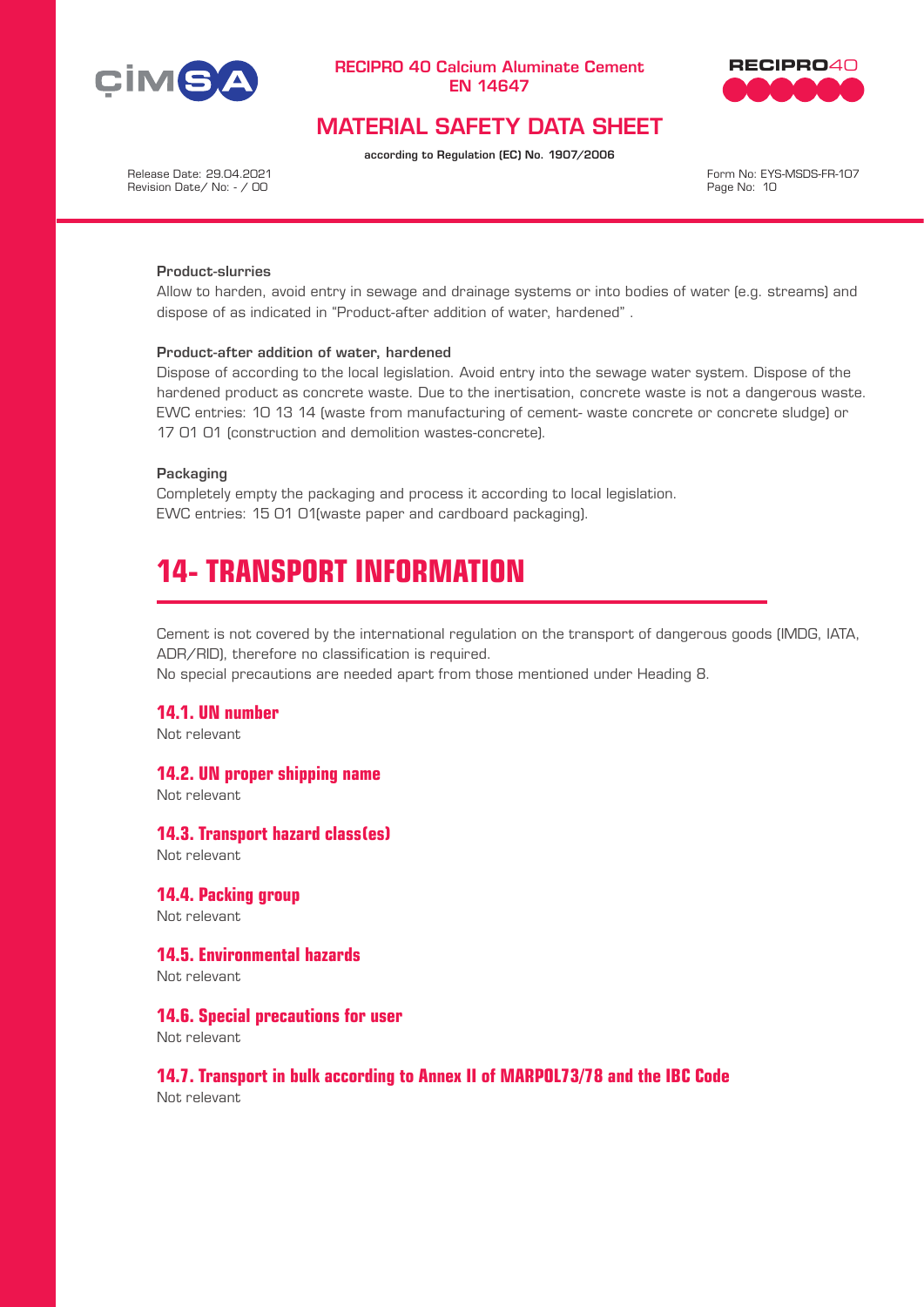



### MATERIAL SAFETY DATA SHEET

according to Regulation (EC) No. 1907/2006

Release Date: 29.04.2021 Revision Date/ No: - / 00

Form No: EYS-MSDS-FR-107 Page No: 11

# **15- REGULATORY INFORMATION**

#### **15.1 Safety, health and environmental regulations/legislation specific for the substance or mixture**

Regulation (EC) No 1272/2008 of the European Parliament and of the Council of 16 December 2008 on classification, labelling and packaging of substances and mixtures (as amended). Regulation (EC) No 1907/2006 of the European Parliament and of the Council of 18 December 2006 concerning the Registration, Evaluation, Authorisation and Restriction of Chemicals (REACH) (as amended).

The marketing and use of cement is subject to a restriction on the content of soluble Cr (VI) : The restriction on marketing and use of cement is subject to the requirements of REACH Annex XVII point 47.

#### REACH requirements:

Cement is a mixture according to REACH and is not subject to registration. Cement clinker is exempt from registration (Art 2.7 (b) and Annex V.10 of REACH). However, some substances in the mixture cement might require registration and an exposure scenarios. The necessary exposure scenarios will be added in the annex to this SDS as soon as these substances have been registered and the exposure scenarios have been received from the registrant.

#### **15.2 Chemical Safety Assessment**

No chemical safety assessment has been carried out for this mixture by the supplier.

# **16- OTHER INFORMATION**

#### Hazard Statements

H 315 (Causes skin irritation) H 318 (Causes serious eye damage)

#### Precautionary Statements

#### Prevention

P 264: Wash contact areas thoroughly after handling.

P 280: Wear protective gloves/protective clothing/eye protection/face protection.

#### Response

P302+P352: If on skin: Wash with plenty of water P321: Specific treatment (see first aid measures) P 332+P313: If skin irritation occurs: Get medical advice/attention. P362+364: Take off contaminated clothing. And wash it before reuse. P305+P351+P338: If in eyes: Rinse cautiously with water for several minutes. Remove contact lenses, if present and easy to do. Continue rinsing. P310: Call a P0ISON CENTER / doctor - If you feel unwell Storage / Disposal

There is no Precautionary Statement